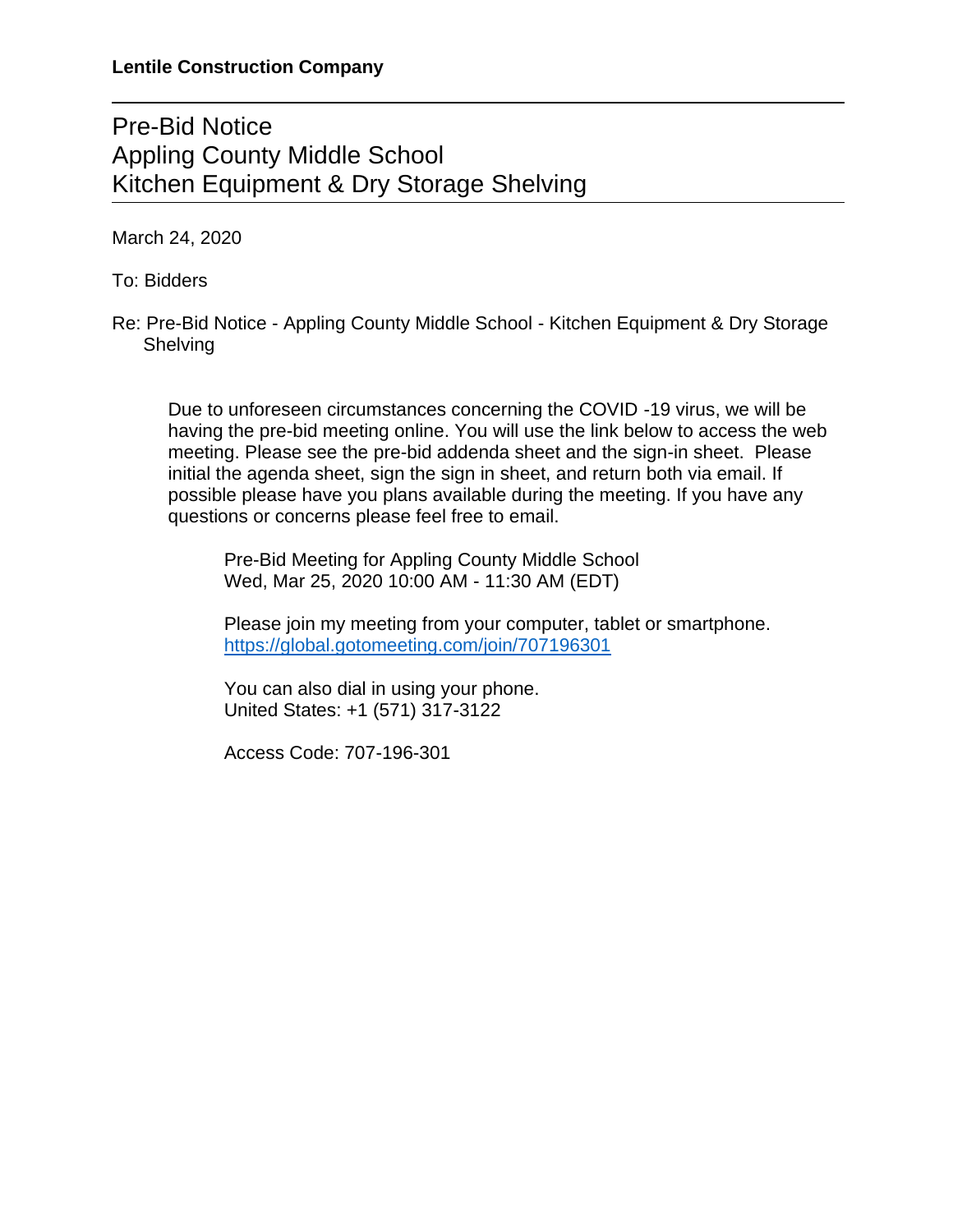

PO Box 758 Dublin, GA 31040 tel. 478.272.8351 fax. 478.275.2150

## **Appling Co. Board of Education Appling Co. Middle School Phase III – Kitchen Equipment & Dry Storage Shelving**

Agenda of Pre-Bid Meeting March 25th, 2020 – 10:00 am

- 1. Qualifications and E-verify Certification must be in CM's hand prior to bid. Bids received without this prior information submittal will be considered non-responsive.
- 2. Subcontracts will be awarded based on dollar value of proposal, Qualification information-Verify Certification, ability to furnish and costs of Performance and Payment bonds, etc. as stated in Contract documents, as well as the interests of the Owner. Low bid does not automatically insure subcontract award.
- 3. Addendums will be sent to all bidders within 72 hours of bid date and time. Questions must be submitted to Construction Manager at least 7 full days prior to bid date in order to be considered and clarified in an addendum.
- 4. Extremely low bids will not be considered. All bidders will be asked to review their numbers. The management team wants all successful bidders to have a profitable job. A bid too low may result in a bad experience for all parties.
- 5. No Davis Bacon Wage Requirements involved.
- 6. Bids due at CM office on April 9<sup>th,</sup> 2020 by 2:00. Bids received after April 9<sup>th,</sup> 2020 will be considered non-responsive. Bids may be e-mailed, faxed, mailed, or hand delivered to Lentile office in Dublin Ga.
- 7. Bids will be received, opened, and recorded by representatives of the Owner, SPDG, and Lentile Const. on bid date. Effort will be made to notify bidders of bid results as soon as possible after review.
- 8. Proposals must be formulated reference Trade Package.
- 9. No local set aside.